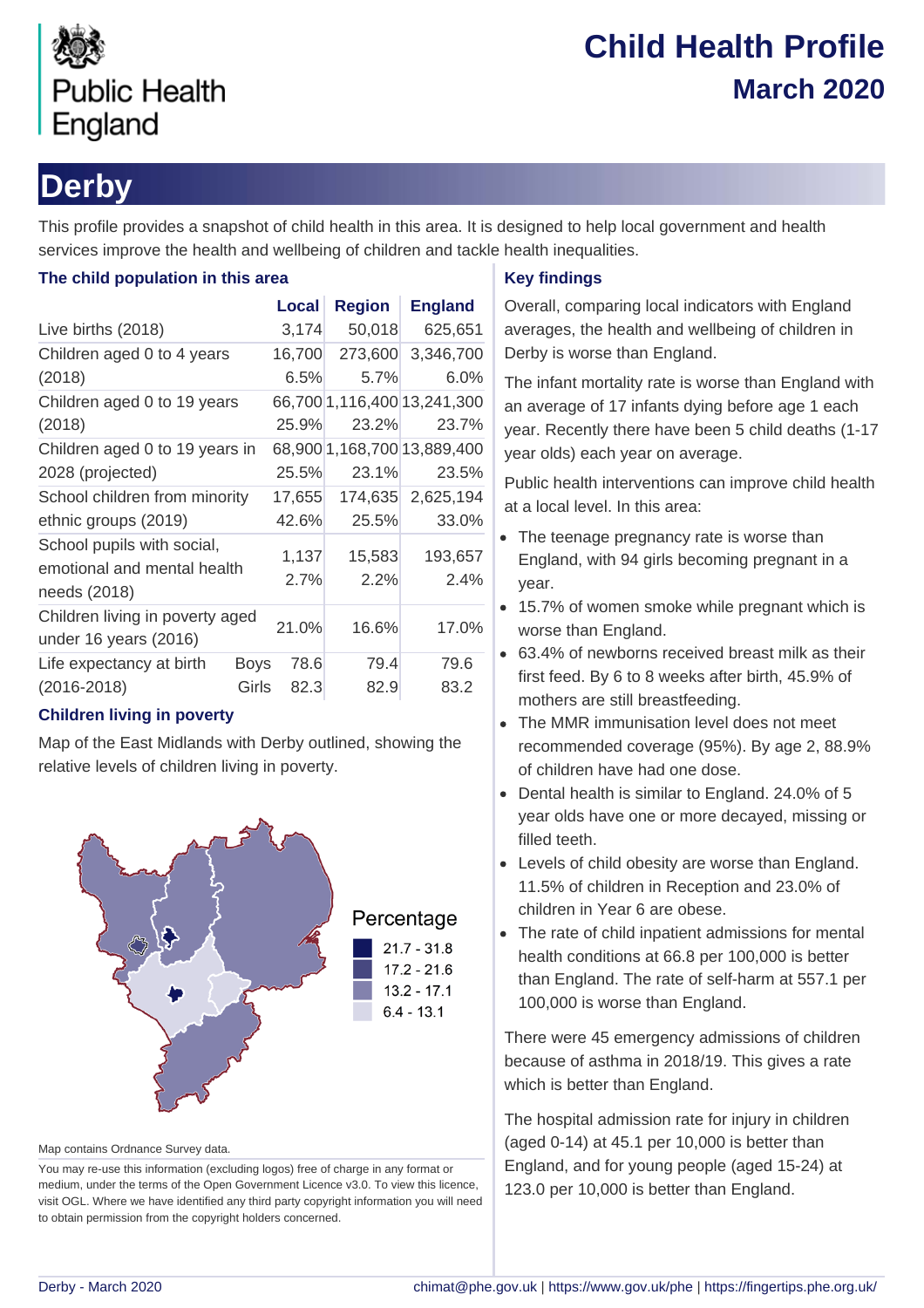## Derby Child Health Profile March 2020

### **Childhood obesity**

These charts show the percentage of children who have excess weight (obese or overweight) in Reception (aged 4-5 years) and Year 6 (aged 10-11 years). They compare Derby with its statistical neighbours, and the England average. Compared with the England average, this area has a worse percentage of children in Reception (24.7%) and a worse percentage in Year 6 (37.2%) who have excess weight.





### **Children aged 10-11 years who have excess weight, 2018/19 (percentage)**



Note: This analysis uses the 85th and 95th centiles of the British 1990 growth reference (UK90) for BMI to classify children as overweight and obese. I indicates 95% confidence interval.

#### **Young people and alcohol**

Nationally, the rate of hospital admissions of children and young people for conditions wholly related to alcohol is decreasing. This is not the case in Derby, where there is no significant trend. The admission rate in the latest period is better than the England average.

### **Young people's mental health**

Nationally, the rate of young people being admitted to hospital as a result of self-harm is not significantly changing, and this is also the case in Derby. The admission rate in the latest pooled period is higher than the England average\*. Nationally, levels of self-harm are higher among young women than young men.

### **Hospital admissions of children and young people for conditions wholly related to alcohol (rate per 100,000 population aged 0-17 years)**



**Young people aged 10 to 24 years admitted to hospital as a result of self-harm (rate per 100,000 population aged 10-24 years)**



Derby - March 2020 [chimat@phe.gov.uk](mailto:chimat@phe.gov.uk) |<https://www.gov.uk/phe>|<https://fingertips.phe.org.uk/>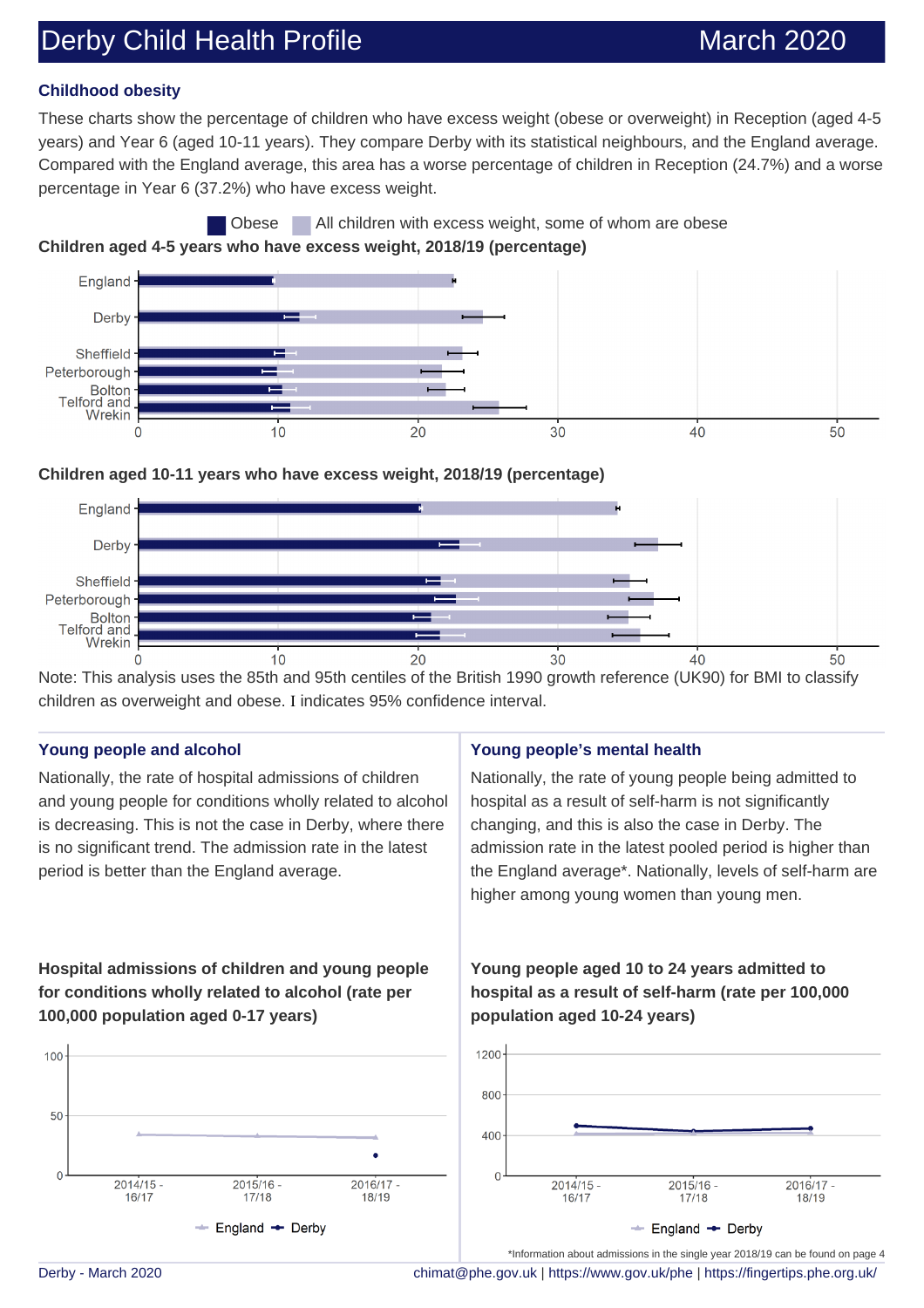### Derby Child Health Profile March 2020

These charts compare Derby with its statistical neighbours, and the England and regional averages.

### **Child development at 2-2½ years**

**Children at or above expected level of development in all five areas at 2-2½ years, 2018/19 (percentage of children reviewed)**



88.6% of children aged 2-2½ years were at or above the expected level of development in all five areas of development (communication, gross motor, fine motor, problem-solving and personal-social skills) in 2018/19. This is better than the England average. A better proportion of children were at or above the expected level of development for communication skills (92.7%) and a better proportion for personal-social skills (95.4%) when compared with England (90.0% for communication and 92.9% for personal-social skills).

### **Breastfeeding**

### **First feed breast milk, 2018/19 (percentage of newborns)**



63.4% of newborns received breast milk as their first feed. By 6 to 8 weeks after birth, 45.9% of mothers are still breastfeeding.

### **Young people's sexual and reproductive health**

**Teenage conceptions in girls aged under 18 years, 2017 (rate per 1,000 female population aged 15-17 years)**



In 2017, approximately 22 girls aged under 18 conceived, for every 1,000 girls aged 15-17 years living in this area. This is higher than the regional average and higher than the England average. Chlamydia screening is recommended for all sexually active 15-24 year olds. Increasing detection rates indicate improved screening activity; it is not a measure of prevalence. In 2018, the detection rate in this area was 2,226 per 100,000 which is approaching the minimum recommended rate of at least 2,300.

### **Measles, mumps and rubella (MMR) vaccination MMR vaccination coverage by age 2 years, 2018/19 (percentage of eligible children)**



Less than 95% (the minimum recommended coverage level) of children have received their first dose of MMR immunisation by the age of two in this area (88.9%). By the age of five, only 84.6% of children have received their second dose of MMR immunisation.

Note: Where data is not available or figures have been suppressed, no bar will appear in the chart for that area. Derby - March 2020 [chimat@phe.gov.uk](mailto:chimat@phe.gov.uk) |<https://www.gov.uk/phe>|<https://fingertips.phe.org.uk/>